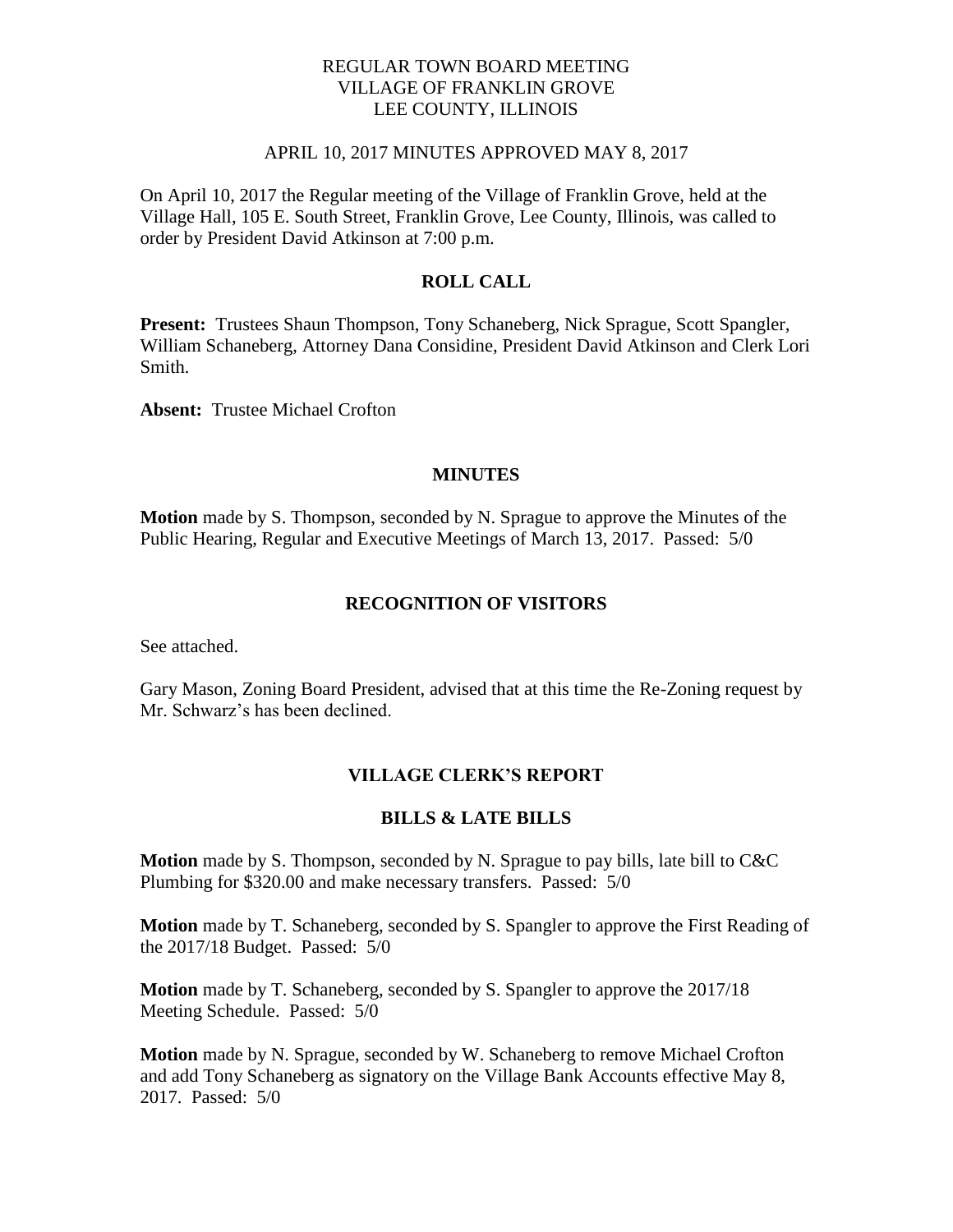**Motion** made by T. Schaneberg, seconded by W. Schaneberg to allow Stephanie Sprague as signatory to open new Village CD's and view all Village Accounts effective May 8, 2017. Passed: 5/0

#### **POLICE REPORT**

See attached.

## **LEGAL ISSUES (Attorney Considine)**

Attorney Considine advised that the Appellate Court upheld the Trial Court ruling in the Suski matter. Attorney Considine advised that Collection will be pursued.

## **GENERAL ISSUES**

**Motion** made by T. Schaneberg, seconded by N. Sprague to adopt Resolution 756-17 that authorizes the Village President to negotiate and enter into wholesale electricity supply contracts on behalf of the Village. Passed: 5/0

## C**OMMITTEE REPORTS**

## **STREETS & ALLEYS**

(T. Schaneberg Chairman)

Trustee Schaneberg advised that he will be contacting the engineer to get a cost for work on State Street.

## **WATER & SEWER**

(W. Schaneberg Chairman)

Trustee Schaneberg advised the new pumps for the Lift Station are here and that he was contacted by Dan Barlow regarding installing 12" tile at a cost of approximately \$9,453.43 to fix a drainage issue that he feels is the Village's responsibility at the Tom Lehman property.

President Atkinson asked our attorney to check into the Village's responsibility with regards to the tile repair at the Lehman property.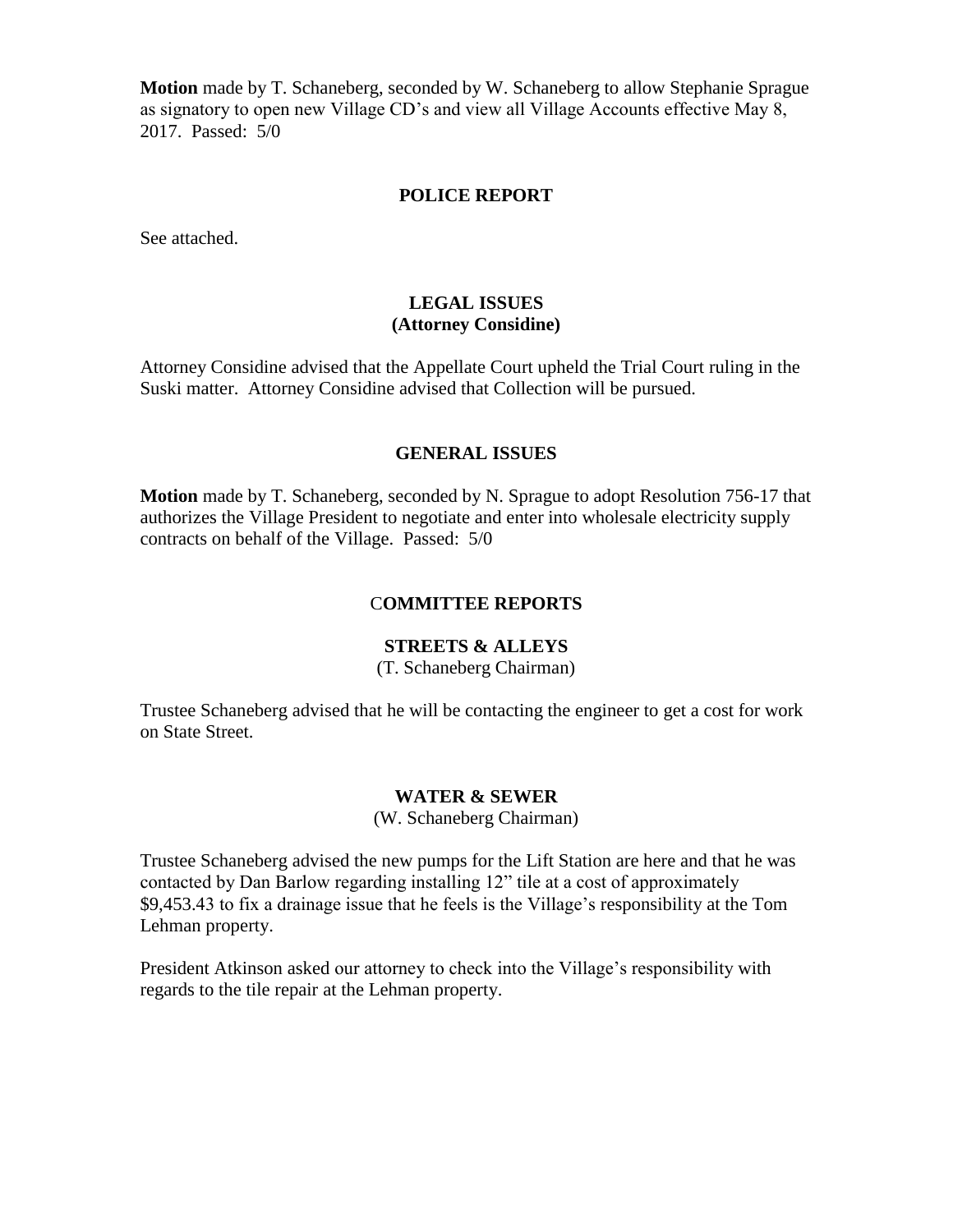## **COMMUNITY DEVELOPMENT**

(N. Sprague Chairman)

Trustee Sprague advised that something needs to be done with the dilapidated buildings within the Village. Attorney Considine advised Officer Harney give the owner a warning with a date the violation needs to be remedied. After that date Officer Harney should start issuing Ordinance Violations for each day they are not in compliance. It was suggested that pictures be taken as well.

Trustee Sprague asked if the Village was any closer to getting a Streets and Alleys employee hired. President Atkinson advised that Trustee Spangler needs to see the applications and then a decision can be made.

#### **PROPERTIES**

(M. Crofton Chairman)

None

# **FINANCE AND INSURANCE COMMITTEE**

(S. Thompson Chairman)

None

## **TOURISM**

(S. Spangler Chairman)

Trustee Spangler advised that the banners for the Car Show need to be hung.

## **HISTORIC PRESERVATION/EARLY WARNING**

(S. Spangler Chairman)

None

## **OTHER**

**Motion** made by S. Spangler, seconded by T. Schaneberg to go into Executive Session at 7:38 p.m. to discuss Personnel Matters citing 5 ILCS 120/2 (c) (1). Passed: 5/0

**Motion** made by T. Schaneberg, seconded by N. Sprague to come out of Executive Session at 7:58 p.m. Passed: 5/0

No action was taken in Executive Session